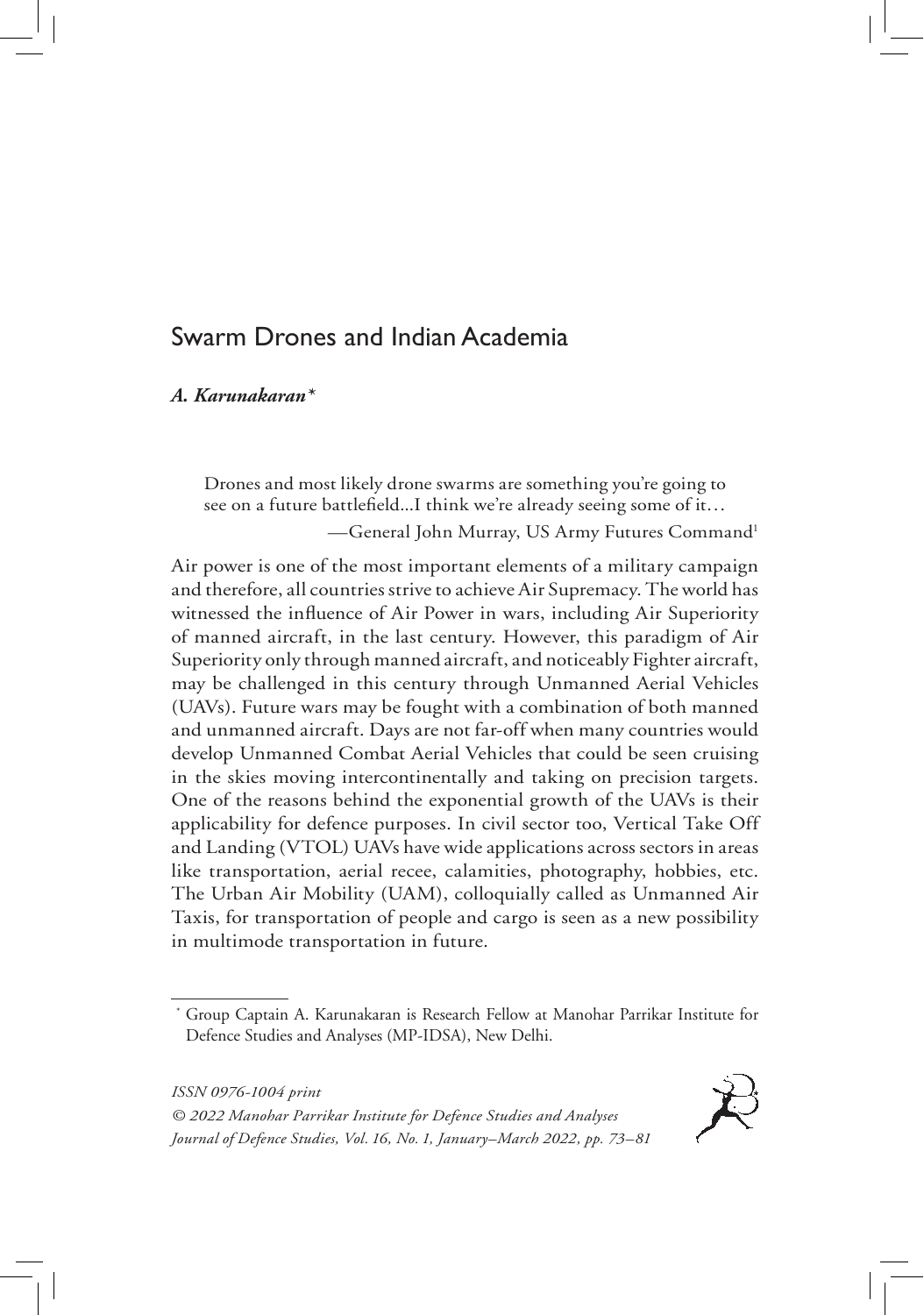#### **74** *Journal of Defence Studies*

In the military history, since World War I, UAVs have been used for dull, dirty and dangerous missions of surveillance and reconnaissance purposes. By the end of the twentieth century, in addition to intelligence gathering, the UAVs played a significant role in the suppression/ destruction of enemy's air defence (SEAD/DEAD), that is, hard/soft strike on surface-to-air missile (SAM) sites. This was evident during Bekaa Valley Operation in the Israel–Syria War. Further, with the first on-board Hellfire missile fired from Predator UAV on 16 February 2001 by the United States (US), a new era of military use of armed UAVs for precision attacks against terrorists holed up in bunkers, buildings and moving vehicles, came into existence. Since 2001 predominantly, armed UAVs manned from the US shores, have been used in the global war on terror.

Noticeably, the lethality of armed UAVs/drones was clearly evident from the missile strikes in Afghanistan, launched from MQ-9 Reaper drones by the US in August 2021 against suspected individual of Islamic State of Khorasan (IS-K).<sup>2</sup> The increased use of drones brings out the perspective on future wars, where UAVs will dominate airspace as undisputable war machines.

Generally, the Unmanned Aerial Vehicle (UAV) is also called as Drone. It is an airborne platform without on-board human aircrew. The drone's flight can be automated or its course can be controlled remotely by a pilot. The UAVs, which have both commercial and military uses, are generally seen across the globe carrying out multifarious missions, such as command, control, communications, computers, intelligence, surveillance and reconnaissance (C4ISR), logistics, traffic monitoring, agricultural survey and surgical strikes on targets.

Drones in civil and military use are classified into segments. The classification of UAVs is based on different characteristics, including weight and range. In India, the Military Drones are governed by policies framed under Technology Perspective and Capability Road Map 2013 which was amended in the year 2018 by HQ IDS.<sup>3</sup> The Ministry of Civil Aviation, vide the Drone Rules, 2021, had classified commercial drones based on their maximum all-up weight (with payload) as: (i) *nano drone*: less than or equal to 250 gram (g); (ii) *micro drone*: greater than 250 g and less than or equal to 2 kilogram (kg); (iii) *small drone*: greater than 2 kg and less than or equal to 25 kg; (iv) *medium drone*: greater than 25 kg and less than or equal to 150 kg; and (v) *large drone*: greater than 150 kg. Drones with maximum all-up weight of more than 500 kg fall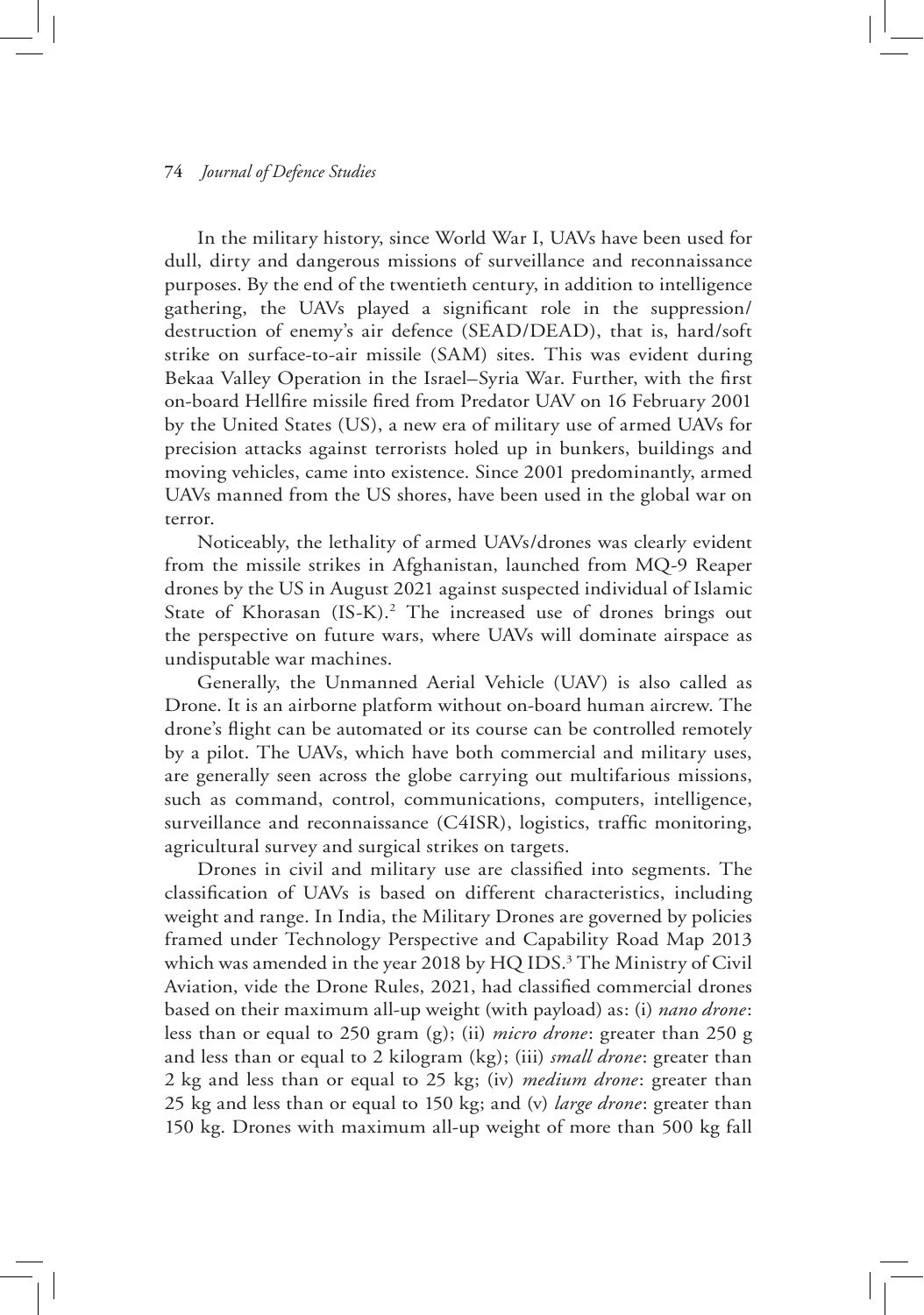under the provisions of the Aircraft Rules, 1937. The Drone Rules, 2021 applies for commercial use of drones in Indian airspace and does not apply to drones used by Indian navy, military or air force.<sup>4</sup>

## **Micro/Small UAVs**

Traditionally, India has been one of the largest importers of defence equipment. It has an inventory of medium and large drones, like Harop, Heron, Searcher and Harpy systems, which have been imported for military use. In future, India aspires to develop bigger and more capable medium-altitude long endurance (MALE) UAVs, high-altitude long endurance (HALE) UAVs and unmanned combat aerial vehicles (UCAVs). Studies show that India's large and medium UAVs programmes are in various phases of research and development (R&D) in the private industry and at Defence Research and Development Organisation (DRDO). However, India has a long way to go before it can join elite nations like the US, Israel and China.

While most defence forces are striving to develop armed UAVs that have global reach, that is, for multi-mission purposes, including high flying endurance and ability to carry large payloads, the micro/small UAVs have also captured a place in aerial warfare. Considering their low cost, tactical advantages and rising demand in military sectors, micro and small UAVs market has seen a positive growth trajectory. Indeed, optimisation of micro/small UAVs, and its equally important counterdrone mechanisms, are being explored by defence forces around the world.

India's indigenous micro/small UAVs development is booming in start-ups and Micro, Small and Medium Enterprises (MSME) sector. Small Vertical Take-Off and Landing (VTOL) class of UAVs are being produced by these companies, with a few firms seeking foreign original equipment manufacturers' (OEM) assistance in fields like Artificial Intelligence (AI), advanced avionics and warheads.

Micro/small drones are generally VTOL–multirotor type in India and have a wide application in commercial sector due to their costeffective and efficient operations. They are the popular choice for aerial photography, video aerial inspection, leisure, agriculture, construction, security, filmmaking and surveillance. Further, these drones can be used by both professionals and hobbyists because of their small size and ready to fly out of the box capabilities.<sup>5</sup> The use of micro/small drones in healthcare to deliver medical supplies to home care patients is also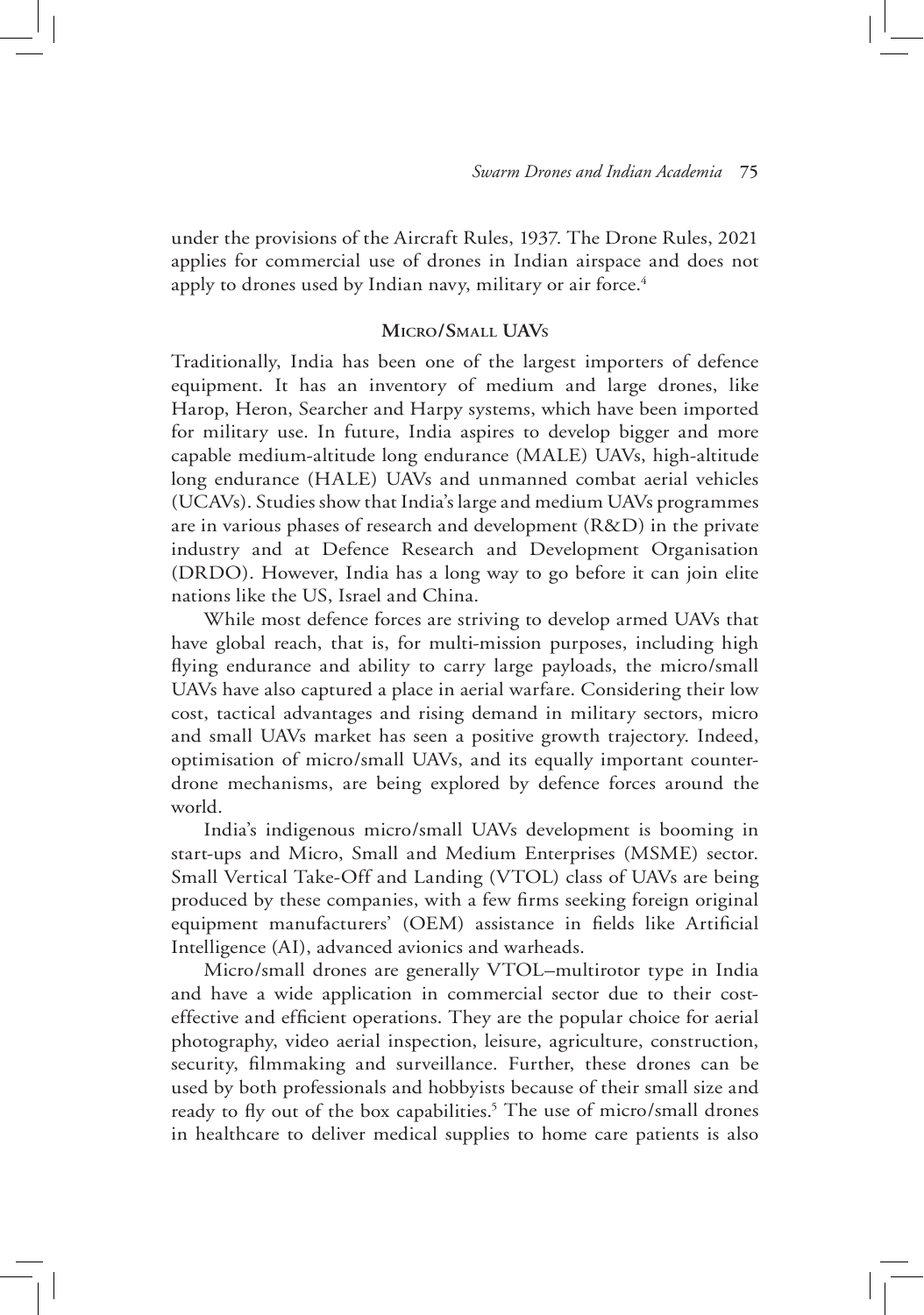### **76** *Journal of Defence Studies*

gaining traction. However, due to the low cost and easy availability in markets, these drones also impose security threats, particularly when in possession of non-state actors. The explosions caused by small UAVs carrying improvised explosive devices, in an attack on Jammu Air Force Station on 27June 2021 that injured two air force personnel and damaged air force property, cannot be forgotten.<sup>6</sup>

## **Small UAVs and India's Initiatives**

As mentioned earlier, India is one of the top importer of arms in the world. To minimise dependency on imports, it needs to gainfully utilise the huge potential of Indian industries to cater to the defence sector. For this, 'Make in India' initiative for promoting self-reliance in defence sector is being spearheaded by the Government of India (GoI). Easier government policies have been introduced to assist potential Indian vendors in indigenisation and technology development. With indigenisation and self-reliance being the key focus areas of the GoI, the Indian industries are being nurtured to indigenously design, develop and manufacture defence equipment at system, subsystem and component levels.

The Ministry of Defence (MoD) has also been promoting selfreliance (Aatmanirbhar Bharat) through regular awareness programmes by conducting Defence Expos, seminars and setting up of defence corridors at state levels. Defence industrial licenses are being issued to private industries, noticeably start-ups and MSMEs, for UAV production to boost private sector participation.

The Drone Federation of India Chief, Smit Shah, recently stated: 'India's drone market can grow to Rs 50,000 crore in 5 years'.7 However, it is the market for micro/small UAVs for commercial use, primarily for aerial transportation (logistics) and surveillance purposes, in which the Indian companies have seen a boom. Over the past few years, the need for small drones has been on the rise, both for commercial and military use, due to economic viability, technology management and flexibility of use.

With the micro/small UAVs industry flourishing across the country, including a few instances of lethal use of the UAVs by non-state actors, the GoI felt that there is a strong need to regulate the use of drones in the Indian airspace. Accordingly, the Ministry of Civil Aviation published the Drone Rules, 2021, as per which the commercial applications of all drones are governed and it also highlights that while there are immense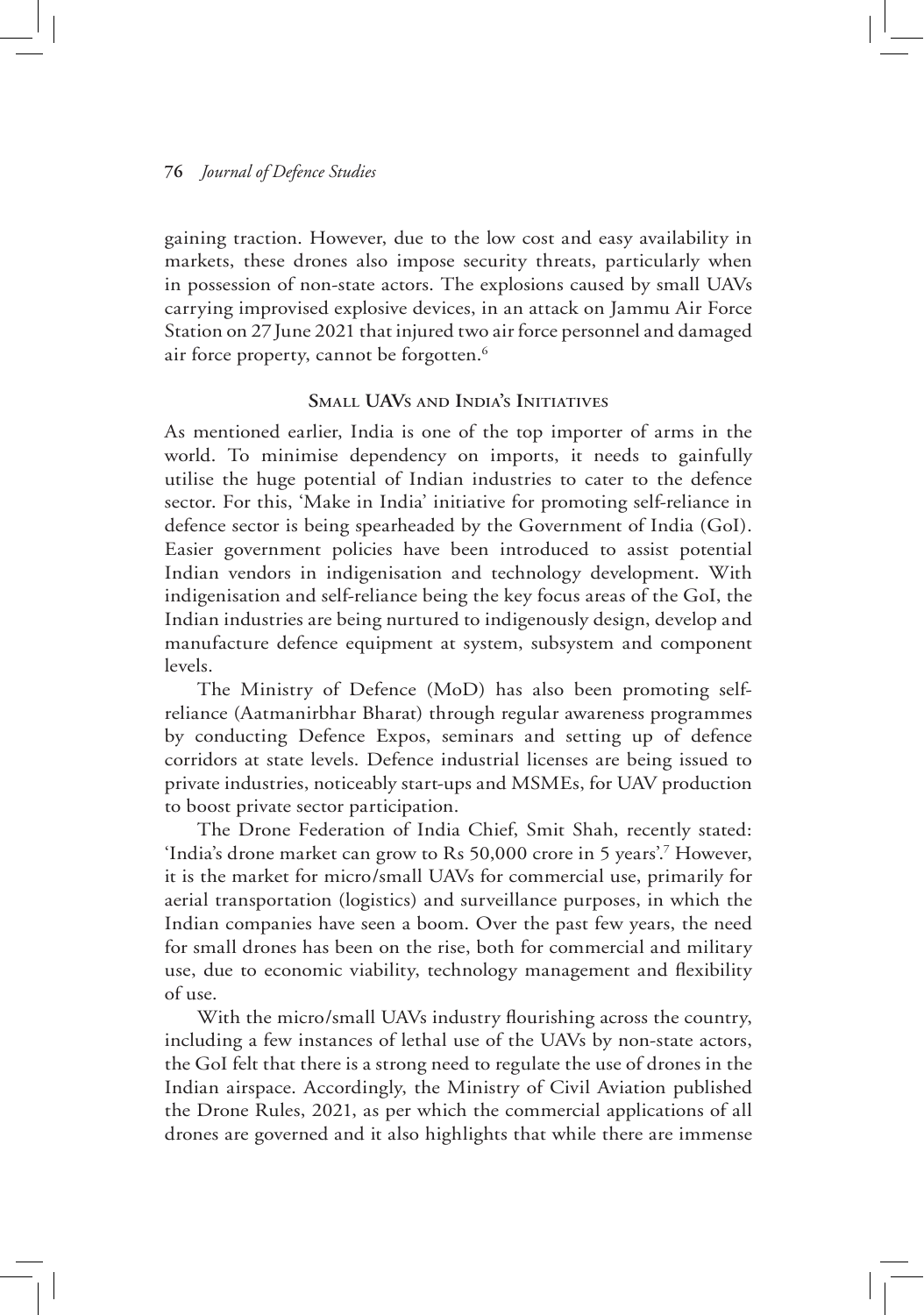opportunities for economic growth and employment generation in the drone sector, 'there is need to regulate the drone related activities in a manner such that they do not pose any risk to safety or security of people and assets'.<sup>8</sup>

#### **Swarm Drones**

While industries are focusing on R&D for micro/small UAVs from a business perspective, it is also seen that R&D on smart drones—Smart Warfighting Array of Reconfigurable Modules (SWARM/swarm)—in the category of micro/small UAVs (fixed wing and VTOL), is on the rise. The swarm drones are a micro/small group of drones, well-coordinated and distributed in formation, assigned to fly autonomously as a team to a particular area (capable of operating as individual drones too) and based on pre-programmed Artificial Intelligence (AI) with minimum human intervention. Each swarm has resource libraries programmed for various contingencies to self-decide to act as per the situation and rearrange optimally as a group in case a few drones malfunction or are destroyed. In tactical areas, these swarm drones can be used for multiple purposes, such as reconnaissance or kamikaze attack, either collectively or individually. Numerous writings on applicability of these drones for tactical combat zones have emerged in the past two to three years, highlighting their use in future conflicts.<sup>9</sup>

Swarm drones are technology intensive, with AI swarming algorithms being the main source codes for dominance of these mini giants in the air. Prescriptive and predictive analysis of artificial systems that behave like neurological intelligence in human beings to take fair decisions from network of intelligence is the key element for these drones to fly as self-organised war machines. The AI platform behaves like on-board computer controlling the drones for all flight manoeuvres.

In recent years, the world has witnessed the lethality of swarm drones. On 9 January 2018, 13 swarm drones attacked Russian air base at Khmeimem and Tartus naval base in Syria.10 Subsequently, those 13 drones were neutralised by Russian air defence with high-cost missiles and soft-kill cyber units. However, the attack was noted as the first swarm drone attack against a strong Russian air defence. Further, on 14 September 2019, Saudi Aramco oil production units at two important oil fields, namely, Abqaiq and Khurais, were attacked by swarm drones,<sup>11</sup> stalling oil production and causing huge economic loss to Saudi Arabia.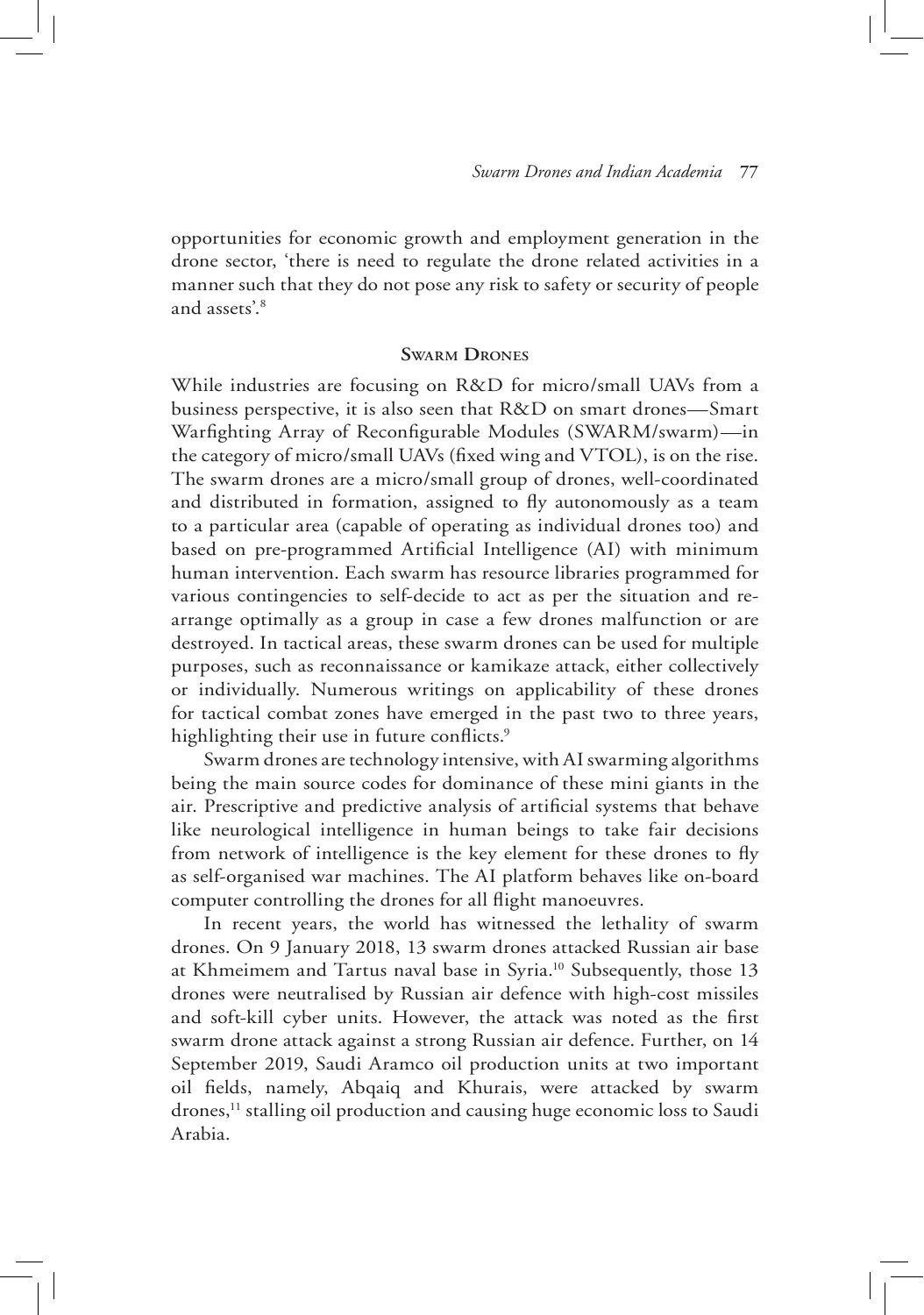#### **78** *Journal of Defence Studies*

The use of swarm drones for low-intensity conflict and against vulnerable targets by non-state actors has jolted the defence forces across the world. Therefore, applicability of swarm drones and parallelly, counter-drone mechanisms are gaining momentum in the defence forces. Superior military powers, like the US, Russia and China, have matured in swarm drone technology and have made rapid advancements.

In India, during the Army Day celebrations on 15 January 2021, a live demonstration of quadcopter swarm drones was held.<sup>12</sup> A total of 75 swarm drones were airborne and few of them were utilised to destroy ground-based dummy targets in a kamikaze attack. Thus, the need for swarm drones by services for future warfare is evident.

## **Research Opportunities for Indian Academia on Swarm Drones**

With prevailing GoI support and hand-holding measures in place for industries, along with growing demand for drones by defence forces; the indigenisation of drones, especially swarm drones will undoubtedly increase in the next few years.

Recently, the defence minister, at Defence India Start-up Challenge–5 (DISC-5),13 unveiled 35 problem statements—13 from the services and 22 from Defence Public Sector Undertakings (DPSUs)—to achieve selfreliance and foster innovation and technology development by youth and academia. These covered various areas such as situational awareness, augmented reality, AI, aircraft-trainer, non-lethal devices, 5G network, underwater domain awareness, swarm drones and data capturing. It is evident that swarm drones are one of greatest challenges for the Indian industries in the years to come.

Unlike commercial micro and small drones, swarm drones are technology-centric, depending on advanced avionic AI platform. Though AI is a fast-emerging domain in medical, business, education, agriculture, entertainment, journalism and transportation sectors, it is at a preliminary stage in the defence sector in India. While industries are carrying out R&D on AI for defence applications, it is felt that Indian academia has a strong potential to contribute in AI-related research areas.

### **Centres of Excellence in AI for Drones**

The academic institutions have imbibed the future challenges of evolving technologies like Robotics, AI, Data Science, Nano Technology,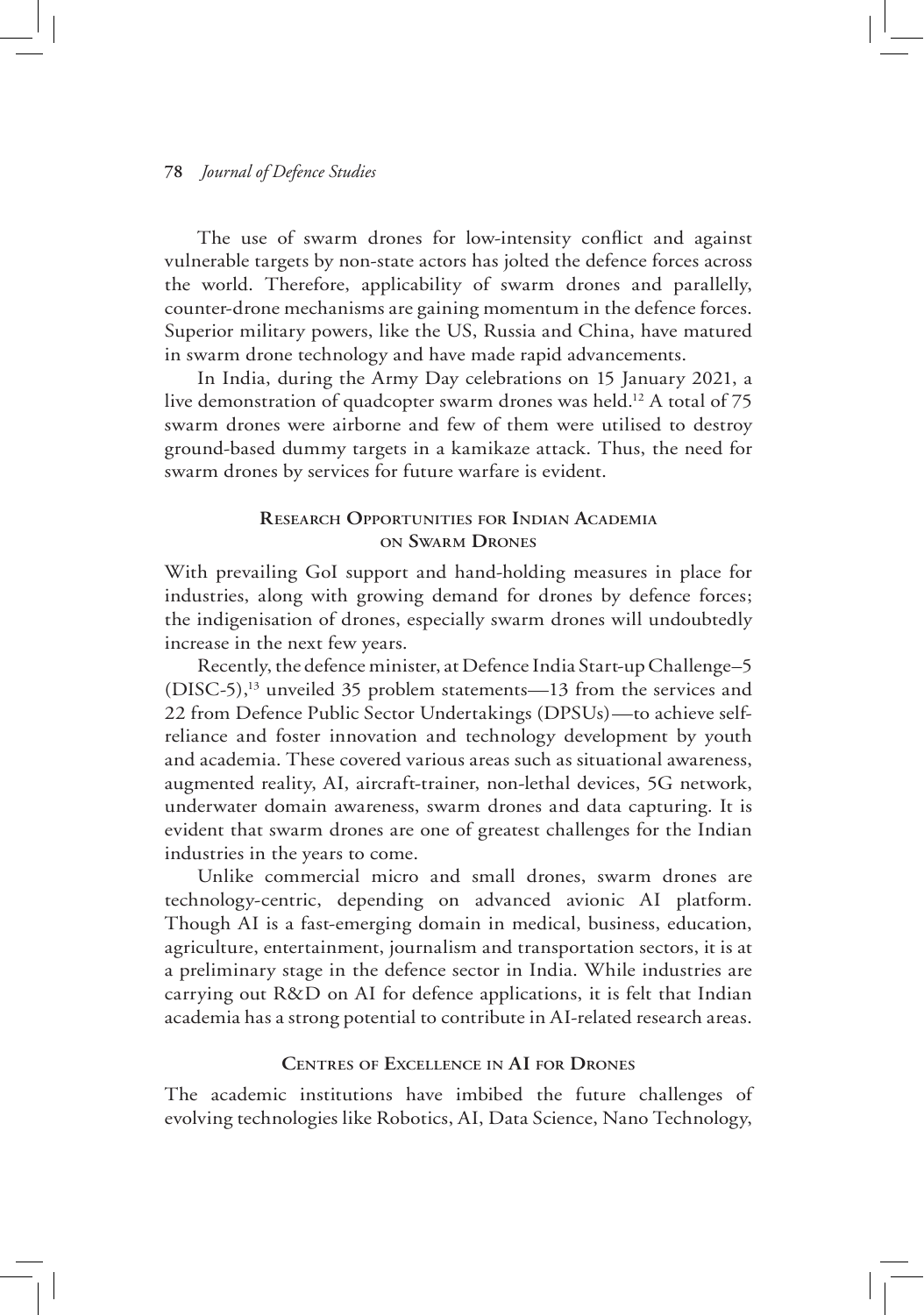Aerospace, Block Chain, Cloud Computing, etc., in their curriculum. Application of these technologies in business, government, medicine, etc., as projects is being seen in leading premier academic institutions. Young budding scholars from these institutions are looking for job opportunities in commercial sectors and drone start-ups from academia have bright chances to get industry back-up and jobs.

Swarm Drones are AI-centric and with Centres of Excellence in AI and robotics, AI and machine learning being major research areas in academia nowadays, it is felt that academia will play a huge role in supporting R&D on Swarm Drone Technologies. Few IITs have already started research on VTOL-class of UAVs.<sup>14</sup>

With various initiatives of GoI, such as Make in India for defence, and allocation of funds for Innovations for Defence Excellence (iDEX), Technology Development and Defence India Start-up Challenge, it is opined that academia should pitch in strongly in creating centres of excellence in AI technology for Swarm drones at their institutes.

Taking advantage of the favourable measures initiated by the GoI, the academic institutions should come forward to take up challenges of emerging swarm drone projects. It is the need of the hour to create incubation cells and evolve ecosystem by synergising and nurturing aspiring professors and students from specific domains, like aerospace, AI and machine learning, computer and communication engineering, to venture into design and development of swarm technologies for defence applications. The start-ups and MSMEs will greatly benefit from the technology back-up provided by academia. In this regard, even the defence officers of all the three services on postgraduate courses at leading academic institutions, can support academia as nodal project officers to unfold MoD's Make in India initiative.

It can be said that India's military sector is booming in both government and private sectors. UAV projects in DRDO (govt sector) are at various end stages of development and soon to be seen in defence forces. With initiatives of Make in India by GoI, the private industries are also encouraged and nurtured for defence manufacturing. Considering the future of UAV sector and specially Swarm Drones being one of the important niche sector in small UAVs defence segments around the world; R&D by Industry (government and private sectors) with technology back-up from academia will evolve a strong ecosystem for speedy, quality design and development of Swarm Drones.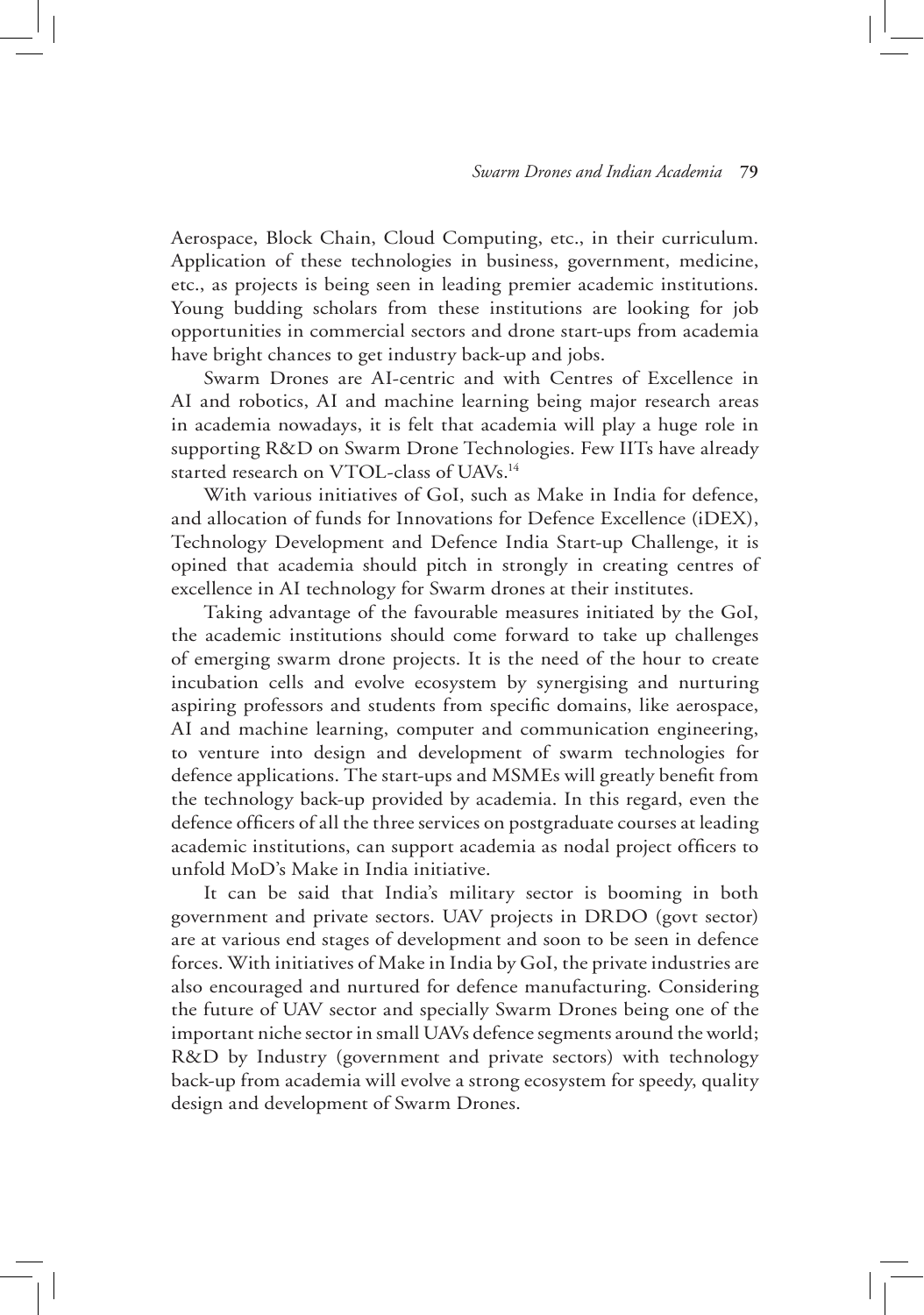### **Notes**

- 1. '2021 is the Year the Small Drone Arms Race Heats Up', Nordic Institute of Stability Studies, 8 April 2021, available at https://www. nordicstabilitystudies.com/2021-is-the-year-the-small-drone-arms-raceheats-up, accessed on 8 September 2021.
- 2. 'Afghan Crisis Updates', *The Hindu*, 29 August 2021, available at https:// www.thehindu.com/news/international/august-29-afghanistan-crisis-liveupdates/article36161829.ece, accessed on 13 September 2021.
- 3. 'Technology Perspective and Capability Roadmap (TPCR)-2018', Ministry of Defence, Government of India, available at https://www.mod.gov.in/ sites/default/files/tpcr.pdf
- 4. 'The Drone Rules, 2021', Ministry of Civil Aviation, Government of India, available at https://egazette.nic.in/WriteReadData/2021/229221.pdf, accessed on 13 September 2021.
- 5. Shawn Herrick, 'The 3 Main Categories of Drones and their Advantages and Disadvantages', 9 October 2017, available at https://botlink.com/blog/ the-3-main-categories-of-drones-and-their-advantages-and-disadvantages, accessed on 10 September 2021.
- 6. P. Ashiq and D. Peri, 'Two Personnel Injured in Twin Blasts at IAF Jammu Station', *The Hindu*, 27 June 2021, available at https://www.thehindu. com/news/national/two-explosions-rock-technical-area-of-jammu-airport/ article34997389.ece, accessed on 13 September 2021.
- 7. Yaruqhullah Khan, 'India's Drone Market can Grow to Rs 50,000 crore in 5 Years, Says Drone Federation of India Chief Smit Shah', available at https://www.moneycontrol.com/news/business/interview-indias-dronemarket-can-grow-to-rs-50000-crore-in-5-years-says-drone-federation-ofindia-chief-smit-shah-7417951.html, accessed on 9 September 2021.
- 8. 'The Drone Rules, 2021', n. 4.
- 9. Sameer Joshi, '"Drone Swarms" Are Coming, and They Are the Future of Wars in the Air', *The Print*, 2 February 2021, available at https://theprint. in/defence/drone-swarms-are-coming-and-they-are-the-future-of-warsin-the-air/596842/; David Hambling, 'What Are Drone Swarms and Why Does Every Military Suddenly Want One?', *Forbes*, 1 March 2021, available at https://www.forbes.com/sites/davidhambling/2021/03/01/ what-are-drone-swarms-and-why-does-everyone-suddenly-wantone/?sh=3b7dbd522f5c; Lt Gen BS Pawar, Retd, 'Combat and Swarm Drones: Future Force Multipliers', *Bharatshakti.in*, 16 April 2021, available at https://bharatshakti.in/combat-and-swarm-drones-future-forcemultipliers/
- 10. Peter Dockrill, 'First-ever Drone Swarm Attack has Struck Russian Military Bases, Sources Claim', *Science Alert*, 11 January 2018, available at https://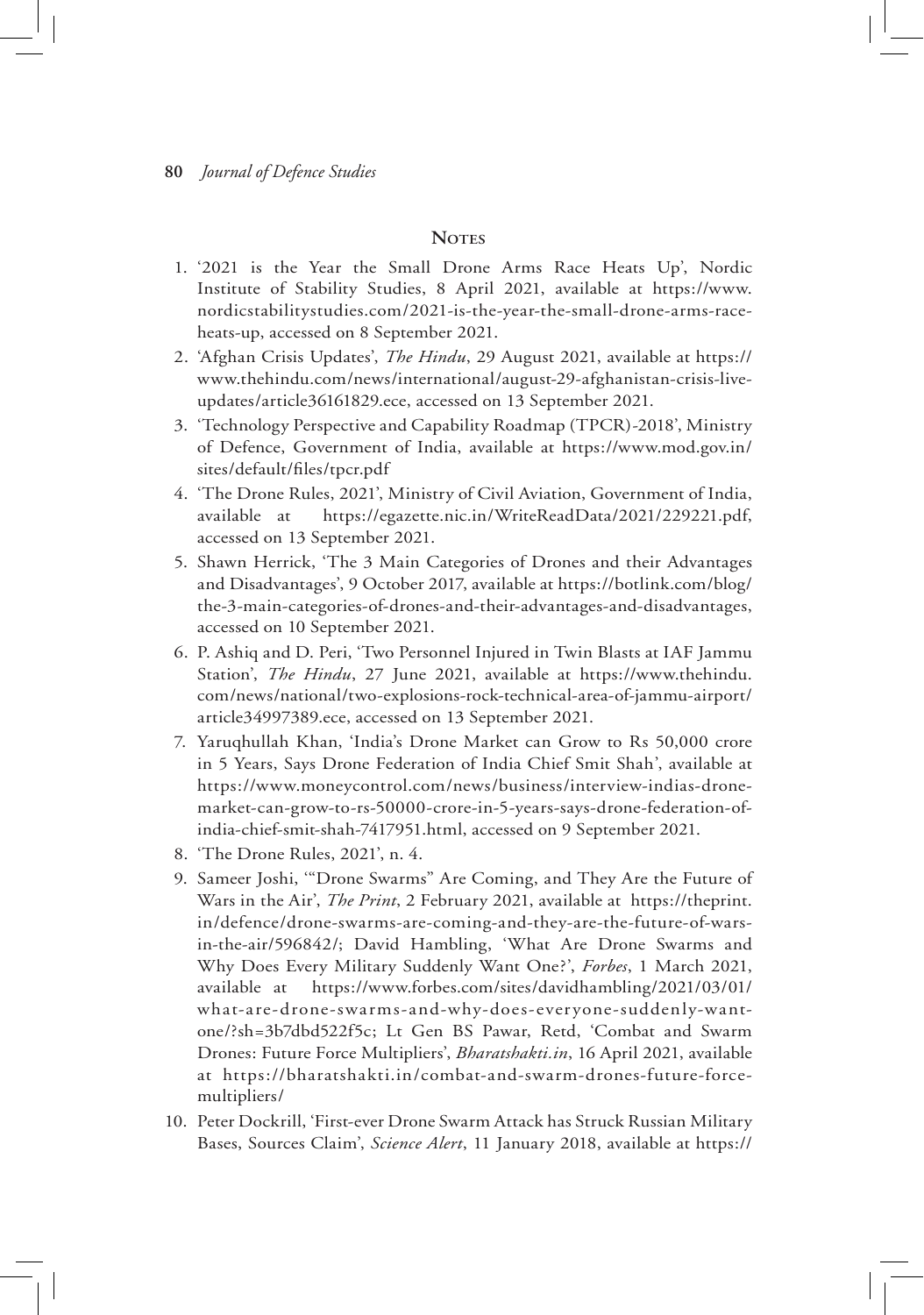www.sciencealert.com/swarm-home-made-drones-strike-military-basefirst-attack-kind-russia-uavs, accessed on 6 September 2021.

- 11. Sandeep Unnithan, 'Day of the Drone: Saudi Oil Attacks Signal the Future of Warfare', *India Today*, 10 September 2019, available at https:// www.indiatoday.in/india-today-insight/story/day-of-the-drone-saudi-oilattacks-signal-the-future-of-warfare-1600710-2019-09-19, accessed on 7 September 2021.
- 12. S.A. Philip, 'Army Showcases Swarm Drones at Army Day Parade, Plans to Scale Up Capability Soon', *The Print*, 15 January 2021, available at https:// theprint.in/defence/army-showcases-swarm-drones-at-army-day-paradeplans-to-scale-up-capability-soon/586020/, accessed on 1 September 2021.
- 13. 'Rajnath Launches Defence India Startup Challenge 5.0', *The Hindu*, 19 August 2021, available at https://www.thehindu.com/news/national/ rajnath-launches-defence-india-startup-challenge-50/article35998979.ece
- 14. Tapan Susheel, 'Drone Technology Centre Starts at IIT-Roorkee for Research on Drones', *The Times of India*, 20 February 2021, available at https://timesofindia.indiatimes.com/city/dehradun/drone-technologycentre-starts-at-iit-roorkee-for-research-on-drones/articleshow/81115180. cms; 'IIT Delhi Researchers Have Designed New Drone, Smart Electric Vehicle Charger', *NDTV Education*, 1 May 2021, available at https://www. ndtv.com/education/iit-delhi-researchers-have-designed-new-drone-smartelectric-vehicle-charger; 'India's 1st Centre for Research on Drone Tech in IIT-Guwahati', *Mathrubhumi*, 10 November 2021, available at https:// english.mathrubhumi.com/technology/tech-news/india-s-1st-centre-forresearch-on-drone-tech-in-iit-guwahati-indian-technology-1.6164777